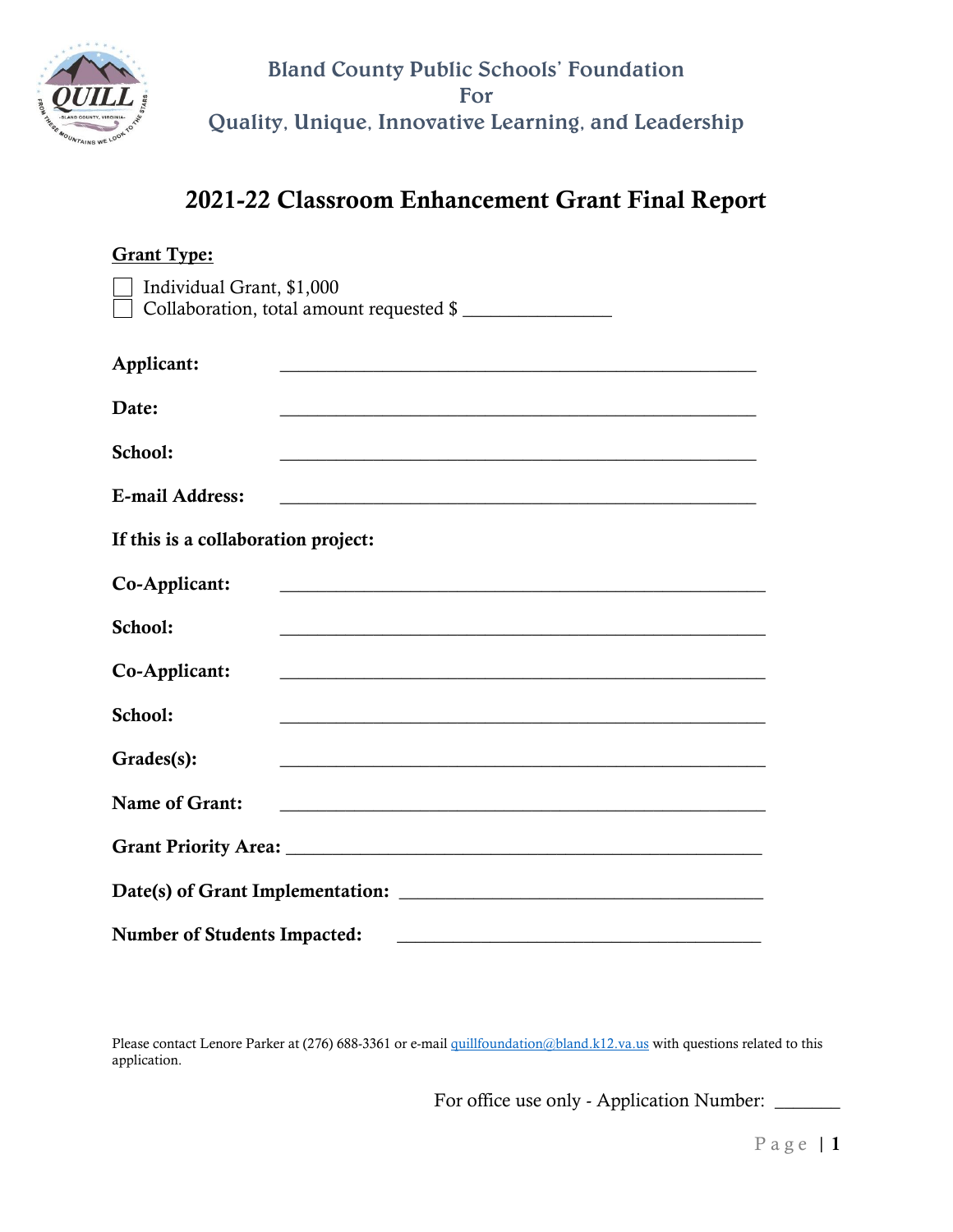

Provide a concise summary of your proposed classroom project:

- Explain how students benefited from the project.
- Explain how this project went beyond what is normally available in the classroom.

#### Please use the space below to provide the summary:

Please contact Lenore Parker at (276) 688-3361 or e-mail quillfoundation@bland.k12.va.us with questions related to this application.

For office use only - Application Number: \_\_\_\_\_\_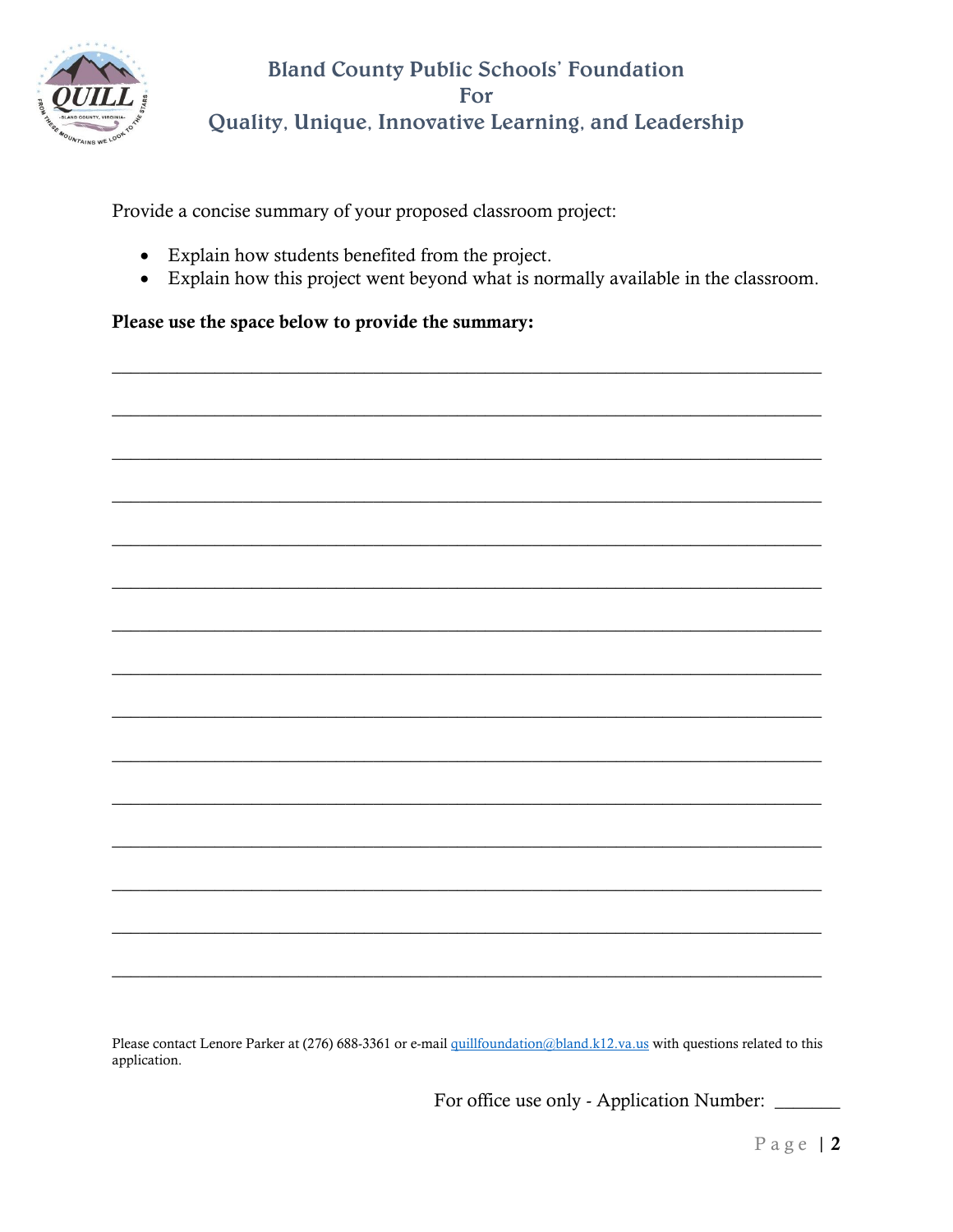

\_\_\_\_\_\_\_\_\_\_\_\_\_\_\_\_\_\_\_\_\_\_\_\_\_\_\_\_\_\_\_\_\_\_\_\_\_\_\_\_\_\_\_\_\_\_\_\_\_\_\_\_\_\_\_\_\_\_\_\_\_\_\_\_\_\_\_\_\_\_\_\_\_\_\_\_\_

\_\_\_\_\_\_\_\_\_\_\_\_\_\_\_\_\_\_\_\_\_\_\_\_\_\_\_\_\_\_\_\_\_\_\_\_\_\_\_\_\_\_\_\_\_\_\_\_\_\_\_\_\_\_\_\_\_\_\_\_\_\_\_\_\_\_\_\_\_\_\_\_\_\_\_\_\_

\_\_\_\_\_\_\_\_\_\_\_\_\_\_\_\_\_\_\_\_\_\_\_\_\_\_\_\_\_\_\_\_\_\_\_\_\_\_\_\_\_\_\_\_\_\_\_\_\_\_\_\_\_\_\_\_\_\_\_\_\_\_\_\_\_\_\_\_\_\_\_\_\_\_\_\_\_

\_\_\_\_\_\_\_\_\_\_\_\_\_\_\_\_\_\_\_\_\_\_\_\_\_\_\_\_\_\_\_\_\_\_\_\_\_\_\_\_\_\_\_\_\_\_\_\_\_\_\_\_\_\_\_\_\_\_\_\_\_\_\_\_\_\_\_\_\_\_\_\_\_\_\_\_\_

\_\_\_\_\_\_\_\_\_\_\_\_\_\_\_\_\_\_\_\_\_\_\_\_\_\_\_\_\_\_\_\_\_\_\_\_\_\_\_\_\_\_\_\_\_\_\_\_\_\_\_\_\_\_\_\_\_\_\_\_\_\_\_\_\_\_\_\_\_\_\_\_\_\_\_\_\_

Use the space below to share any additional comments:

The completed 2021-22 Classroom Enhancement Grant Final Report and associated documentation MUST be received by the QUILL Foundation by  $\frac{5:00 \text{ pm on Friday}}{5:00 \text{ pm on Friday}}$ 29, 2021, unless an extension has been previously requested. All documentation MUST be e-mailed to [quillfoundation@bland.k12.va.us,](mailto:quillfoundation@bland.k12.va.us) with the exception of the project review poster and any reimbursements to the QUILL Foundation.

The final report shall include:

- Completed Final Report.
- Completed Goals, Objectives, and Anticipated Outcomes Worksheet. An additional copy is included in the information packet.
- Completed Final Grant Budget Worksheet with original or copies of associated receipts, invoices, or other documentation.
- A minimum of five (5) photographs, taken during the project, e-mailed to [quillfoundation@bland.k12.va.us](mailto:quillfoundation@bland.k12.va.us) in .jpg format. Please provide ONLY photographs of students, who have parental permission to be photographed.
- Completed project review poster(s). These may be hand delivered to the Central Office, located at 361 Bears Trail, Bastian, Virginia, prior to the deadline.
- Return of any unspent funds by  $5:00 \text{ pm}$ , May 29, 2021 to the QUILL Foundation. Please arrange any payment reimbursements with the appropriate personnel at Bland County Public Schools.

Signature: \_\_\_\_\_\_\_\_\_\_\_\_\_\_\_\_\_\_\_\_\_\_\_\_\_\_\_\_\_\_\_\_\_\_\_\_\_\_\_\_\_\_ Date: \_\_\_\_\_\_\_\_\_\_\_\_\_\_\_\_\_\_

Please contact Lenore Parker at (276) 688-3361 or e-mail [quillfoundation@bland.k12.va.us](mailto:quillfoundation@bland.k12.va.us) with questions related to this application.

For office use only - Application Number: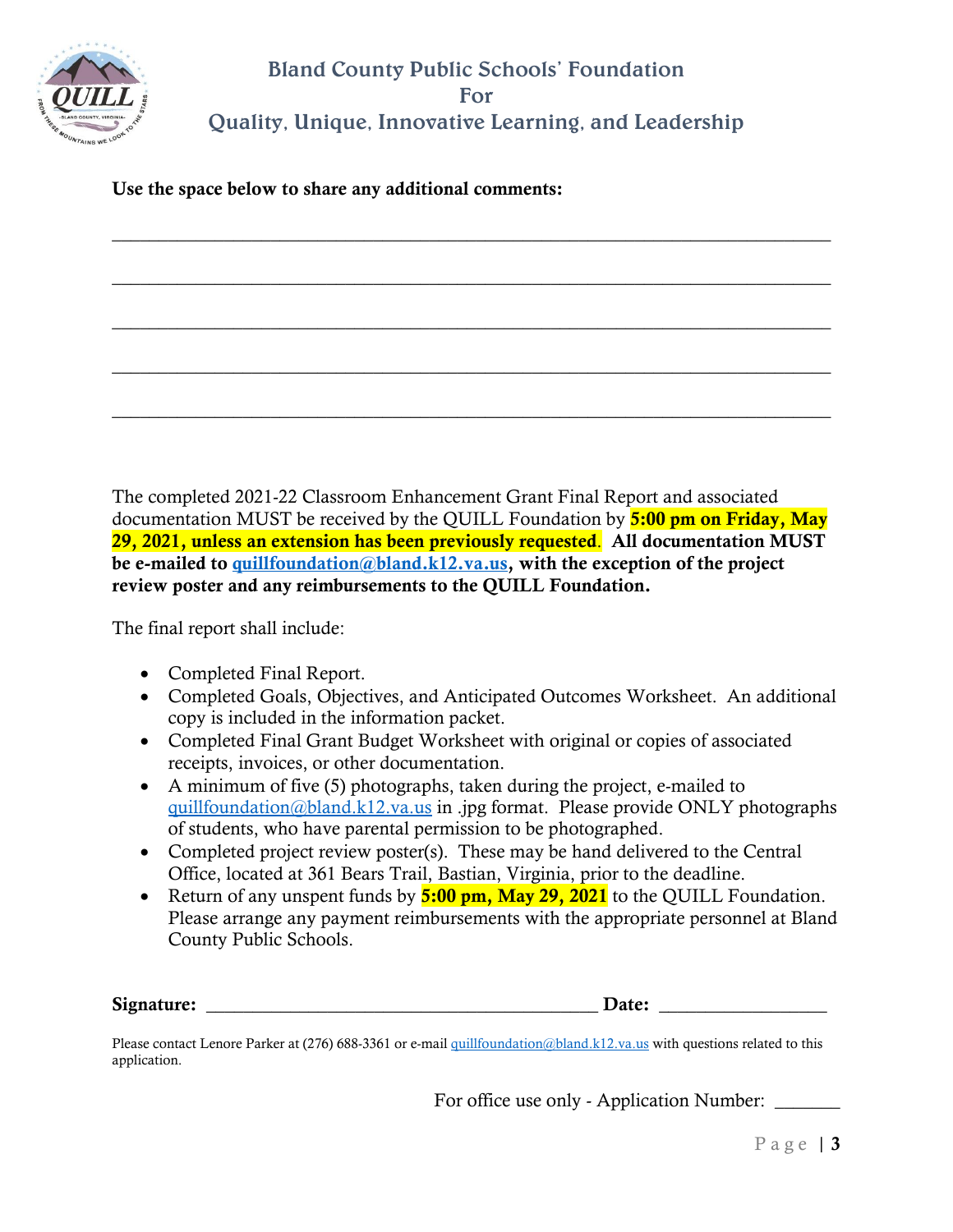

# Grant Budget Worksheet

Complete the budget below, documenting needed equipment and materials. Please remember to include all shipping and handling costs. Retain all receipts and invoices or copies of all receipts and invoices for submission to the QUILL Foundation with the Final Financial Report. Copies of ALL receipts and invoices MUST be included with the Final Financial Report.

| <b>Budget Item</b> | Vendor | <b>Total Dollar Amount</b> |
|--------------------|--------|----------------------------|
|                    |        |                            |
|                    |        |                            |
|                    |        |                            |
|                    |        |                            |
|                    |        |                            |
|                    |        |                            |
|                    |        |                            |
|                    |        |                            |
|                    |        |                            |
|                    |        |                            |
|                    |        |                            |
|                    |        |                            |
|                    |        |                            |
|                    |        |                            |
|                    |        |                            |
|                    |        |                            |

Grand Total of Actual Project Costs: \$

Total requested from the QUILL Foundation: \$

Total re-imbursement to the QUILL Foundation, if any: \$\_\_\_\_\_\_\_\_\_\_\_\_\_\_\_\_\_\_\_\_\_\_\_\_\_

Please contact Lenore Parker at (276) 688-3361 or e-mail [quillfoundation@bland.k12.va.us](mailto:quillfoundation@bland.k12.va.us) with questions related to this application.

For office use only - Application Number: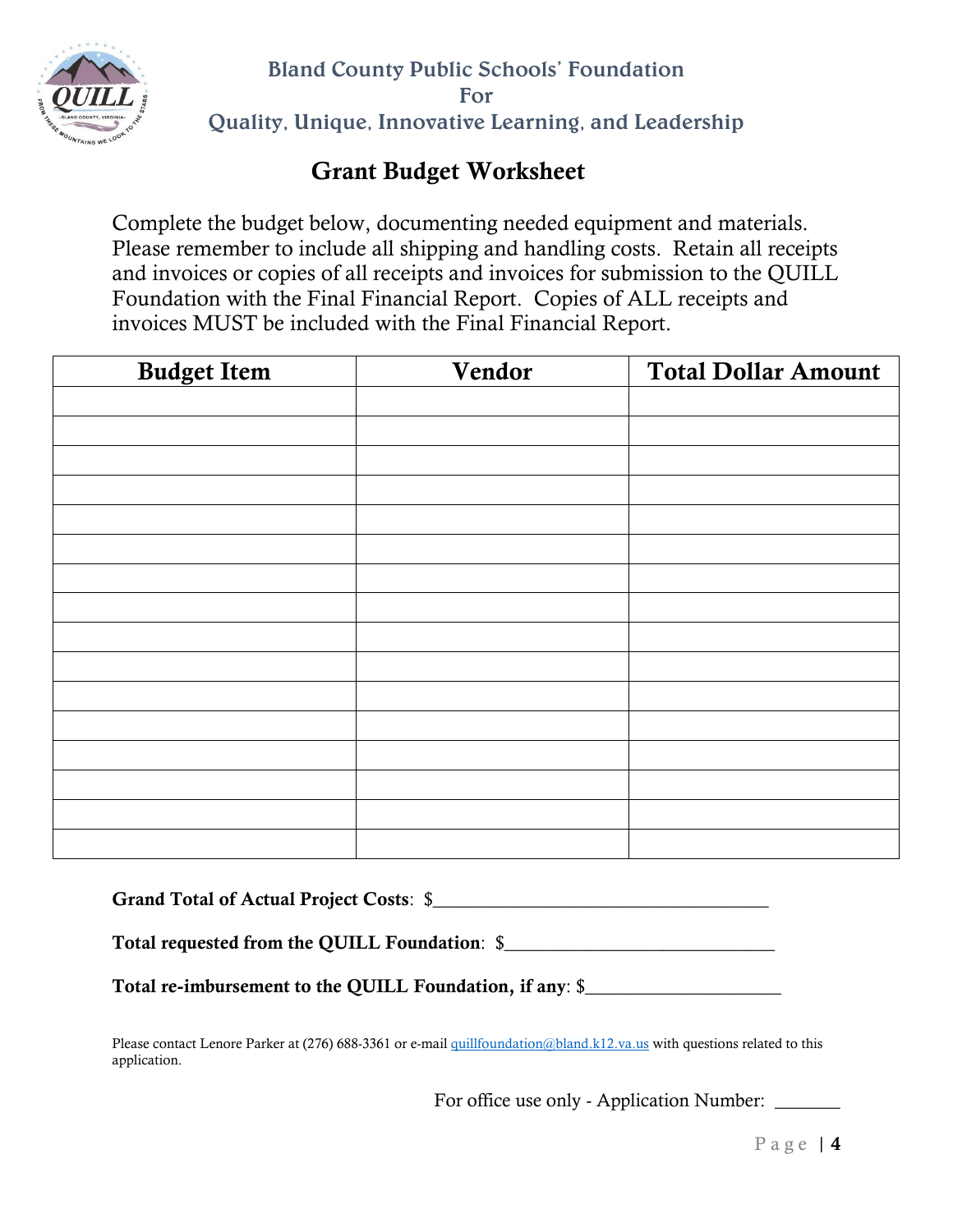

Bland County Public Schools' Foundation

For

Quality, Unique, Innovative Learning, and Leadership

## Classroom Grants Goals, Objectives, and Anticipated Outcomes Worksheet

Please complete the "Goal, Objectives, and Measurable Outcomes" sections. The third column, "Results/Impact" will be completed with the final report, at completion of the project. Retain a copy of your entire application in your computer files. It is not the responsibility of the QUILL Foundation to provide a copy of this form when the final reports are due.

 $\_$  , and the set of the set of the set of the set of the set of the set of the set of the set of the set of the set of the set of the set of the set of the set of the set of the set of the set of the set of the set of th

 $\_$  , and the set of the set of the set of the set of the set of the set of the set of the set of the set of the set of the set of the set of the set of the set of the set of the set of the set of the set of the set of th

 $\Box$  . The contract of the contract of the contract of the contract of the contract of the contract of the contract of the contract of the contract of the contract of the contract of the contract of the contract of the co

 $\Box$  . The contract of the contract of the contract of the contract of the contract of the contract of the contract of the contract of the contract of the contract of the contract of the contract of the contract of the co

 $\_$  , and the set of the set of the set of the set of the set of the set of the set of the set of the set of the set of the set of the set of the set of the set of the set of the set of the set of the set of the set of th

Project Goal(s): How will the project provide opportunities which go beyond what is normally available to the students in the classroom setting? Please describe below:

Project Goal(s) (please describe): \_\_\_\_\_\_\_\_\_\_\_\_\_\_\_\_\_\_\_\_\_\_\_\_\_\_\_\_\_\_\_\_\_\_\_\_\_\_\_\_\_\_\_\_\_\_\_\_\_\_\_\_\_\_\_\_\_\_\_\_\_\_\_\_\_\_\_\_\_\_\_\_\_\_\_\_\_\_\_\_\_\_\_\_\_\_\_\_\_\_\_\_

Please contact Lenore Parker at (276) 688-3361 or e-mail [quillfoundation@bland.k12.va.us](mailto:quillfoundation@bland.k12.va.us) with questions related to this application.

For office use only - Application Number: